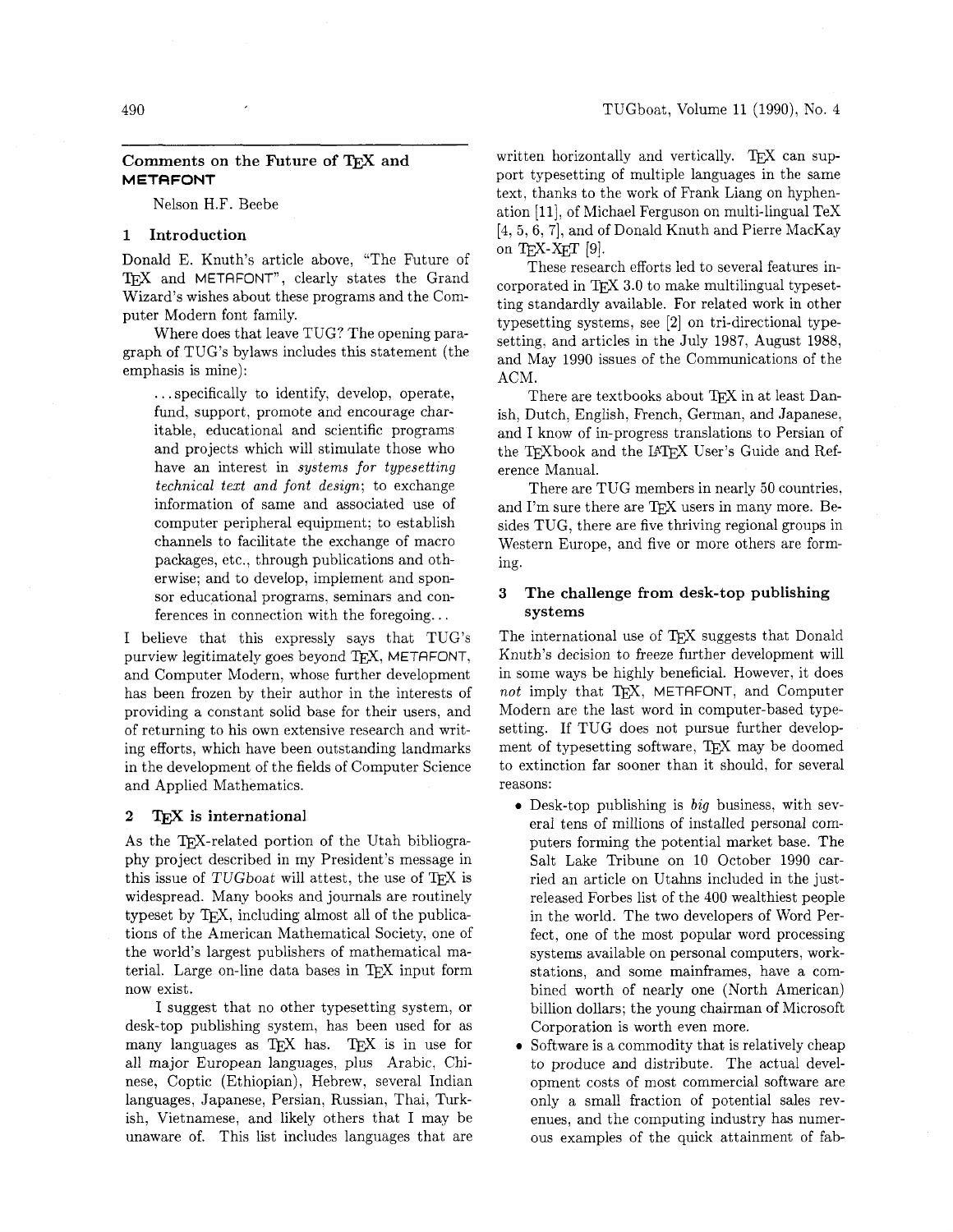ulous wealth. What *does* cost a lot of money is sales and marketing, and the on-going support of software, including personnel. authoring. and documentation. This situation encourages competitiveness and rapid development of new products.

- $\bullet$  Desk-top publishing (WYSIWYG)<sup>1</sup> systems are attractive to many people, particularly novices, because of the immediate feedback that they provide. With most of them, it is impossible to generate syntax errors of the type that  $T_F X$  is perhaps infamous for, because input is checked character by character as it is entered, and formatting commands are generated by function keys and menu selections, rather than as embedded markup. Few of these systems today are suited to the batch typesetting required in journal and periodical production. because they bind a graphical input and output interface too tightly to the typesetting machinery; however, that market, because of its publishing volume, will eventually prove attractive.
- Users of most WYSIWYG systems are encouraged by the immediate feedback of the typeset display to make visual, rather than logical, design decisions. Design professionals often criticize visual design [lo. Section 1.41 because it can lead to poor typography. Also, the visual layout may make it difficult to re-use the text, or to reformat it for a different output style. These objections may disappear as newer generations of these systems provide better support for document styles, and separation of the jobs of authoring or document entry, and document design.
- Several desk-top publishing systems are already capable of easily handling multi-column output, multi-column floats, flowing of typeset text around inserts (both rectangular and nonrectangular), and easy integration of graphics with text; these are areas where TFX is noticeably deficient.

# **<sup>4</sup>**m's **advantages**

In view of the points raised in the preceding section, we must then ask what does TFX (and I mean also METAFONT, Computer Modern, and related software) offer that competing desk-top publishing systems do not, at least not yet?

• TFX provides public-domain access to the source code of its related software. Source code of commercial implementations remains proprietary, but the changes from the public domain versions are usually in system-dependent areas that do not affect the overall operation of the software, and for most machines, both public domain and commercial implementations are available.

Public access to the source code is extremely important. It permits both low-cost, or even free, public-domain implementations, and supported commercial implementations, of TEX to be available on many different platforms. A commercial user of TFX need not be tied to any single vendor of the software; such ties can become a significant competitive disadvantage when the supplier does not keep up with technological progress. As one such example, I cite the TV Guide experience [I].

Although  $TFX$  is probably one of the most bug-free software packages of its size, it is reassuring to a user to know that if a question ever arises as to why the system typeset text in a particular way. the availability of welldocumented source code makes it in principle possible to find the reason. Public access to source code means that bugs are often found and reported by several users, and fixes can come more quickly. By contrast, commercial desk-top publishing systems are almost always unfathomable black boxes whose surprises are indecipherable; it may be difficult to convince a vendor that an anomaly is a 'bug' instead of a 'feature'.

- TEX source code is written in a relatively portable language, and consequently, it is available *today* for virtually every commerciallyavailable computing system, from personal computers, up to supercomputers.
- The wide availability and use, and the frozen development, of TEX mean that we can view it as an *archival* document formatting system. Most commercial publishing products have completely ignored this issue; succeeding product generations offer new features and bug fixes, but are often incompatible with earlier ones. It is certainly true that much of what is published today is "throw-away" material. and in such cases, whether the publishing system can reformat the same document years from now is of no concern.

However, in academic circles, this is decidedly not the case. Academicians research and

WYSIWYG = What You See Is What You Get, sometimes called What You See Is All You've Got.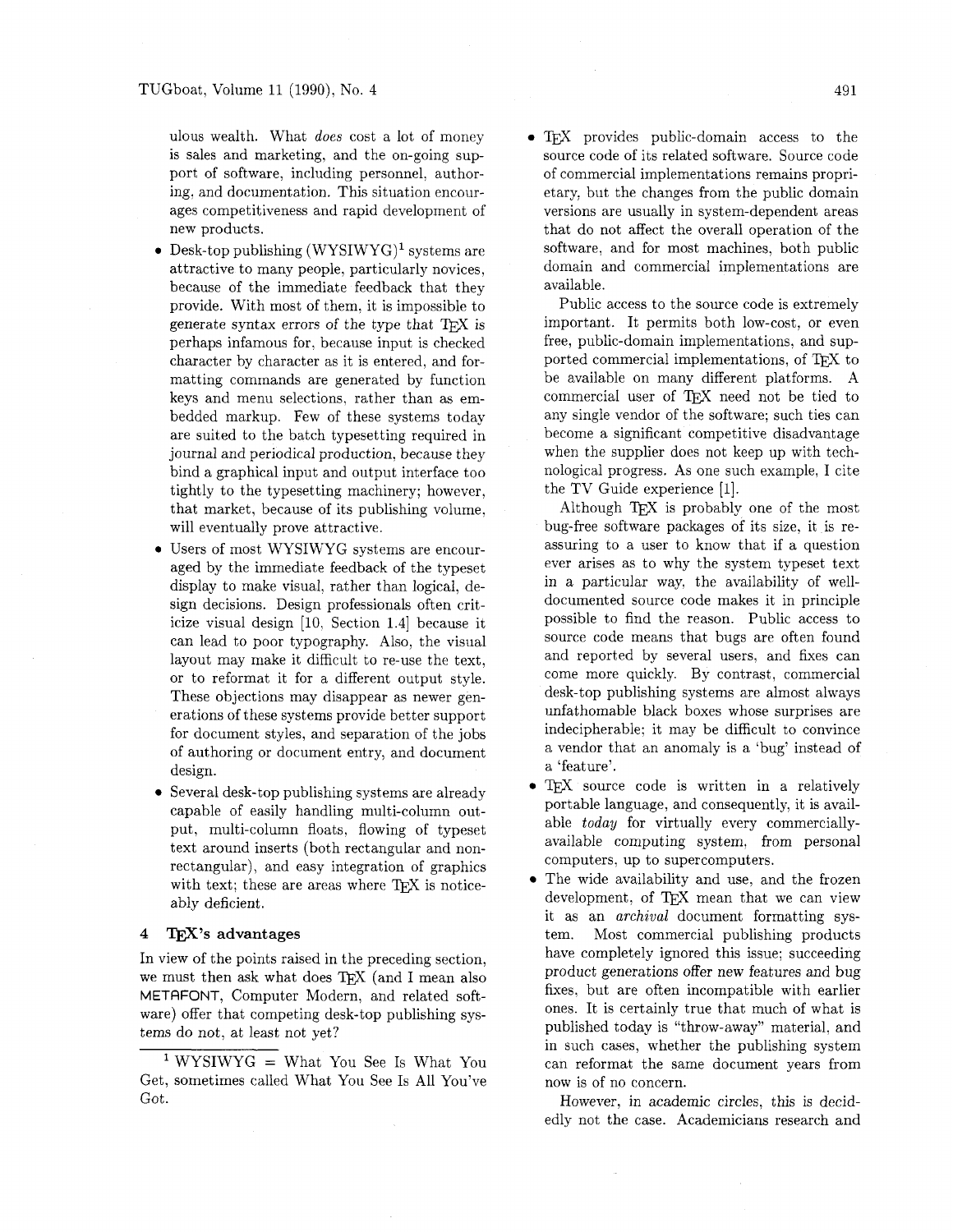write in the interest of wide dissemination of their ideas, both to current colleagues, and to future generations. Authors and publishers of such material are interested in re-using it for multiple documents. One of the TFX90 speakers from a major publisher noted that in some fields of study, the same text can be re-used more than a dozen times.

- TEX's freedom from architectural and commercial licensing restrictions facilitates collaborative efforts of several authors to work on the same document, even if they have different computer hardware.
- TEX's markup is visible, not hidden in magical undocumented binary data embedded in the document. This has several virtues:
	- Detection and correction of formatting errors is usually easier when the formatting commands can be seen.
	- It is relatively easy to write simple filters that strip the markup from a document to produce raw text which is input to other software tools for spell checking, grammatical analysis, and so on.
	- The markup is recorded in the same character set as the raw text, greatly facilitating document exchange between unlike systems, or via electronic mail.
- T<sub>F</sub>X's support for visible markup means that translation may be possible between it and other markup systems, such as SGML-based ones.
- **•** TEX supports a powerful macro language that permits the creation of separate input interfaces that can be quite different from plain TEX. AMS-TEX and IATEX are the most obvious examples, but the Free Software Foundation's TFXinfo and IATFXinfo systems, and the use of TEX as the typesetting engine for documents written in other markup languages, as is done at at least two major publishing houses, are other examples. Most desk-top publishing systems lack this extensibility.
- **0** TFJ is capable of handling multi-lingual typesetting; few commercial publishing systems today can make this claim.
- $\bullet$  T<sub>F</sub>X's mathematical typesetting abilities are still unmatched by most desk-top publishing systems. Its Computer Modern font family, together with the AMS font extensions, provides a repertoire of characters that is far more comprehensive than almost anything available on other systems. (I was able to announce at

the Cork meeting that Adobe Systems has finally released a Lucida font in POSTSCRIPT format with a set of mathematics characters matching Computer Modern. Lucida is the font used in the typesetting of *Scientific American.*) The public-domain nature of TEX will of course make it possible for commercial systems to incorporate TEX's sophisticated algorithms for mathematics; however, this is likely to happen slowly because most of the commercial desk-top publishing market has little need for mathematical typesetting.

• TEX, and other systems based on visible markup (including those that use SGML), have a significant advantage over WYSIWYG systems in that style and content can be clearly separated. In most desk-top publishing systems, style and content are inextricably entwined. This has important ramifications for alternate uses of the input text, for user training, and for the effort needed to change the style without modifying the content.

With TFX, authors and clerical staff need learn only one system that can be used with very minor changes to produce documents in a wide variety of styles.

#### **Some observations**   $5<sub>1</sub>$

'QX currently has a portability advantage over most other typesetting systems. Many commercial publishing products are tied very closely to the hardware or window system architecture of a specific machine, particularly in the personal computer market. This has meant years of delay in getting them ported to other systems. The rise of the C language, particularly during the 1980s, as an efficient, but nevertheless portable, machine-independent implementation language is slowly beginning to be recognized by vendors. Assembly-language coded systems are now being rewritten in C or C++ to reach a wider market. Recent examples include SAS, Word Perfect, and Lotus 1-2-3. Because of the spread of popular window systems, such as X, Microsoft Windows, and others, and the efforts to standardize them. I expect that by the end of this decade, most commercial software products related to publishing will be available on as wide a range of machines as  $T_{\rm F}X$ currently is.

While it is true that standard T<sub>E</sub>X does not provide an immediate visual display of the typeset text, the Berkeley VORTEX project, about which too little has been written, and ArborText's Publisher system are demonstrations that TFJ *can* have such an interface. The rapid advances in computer speeds that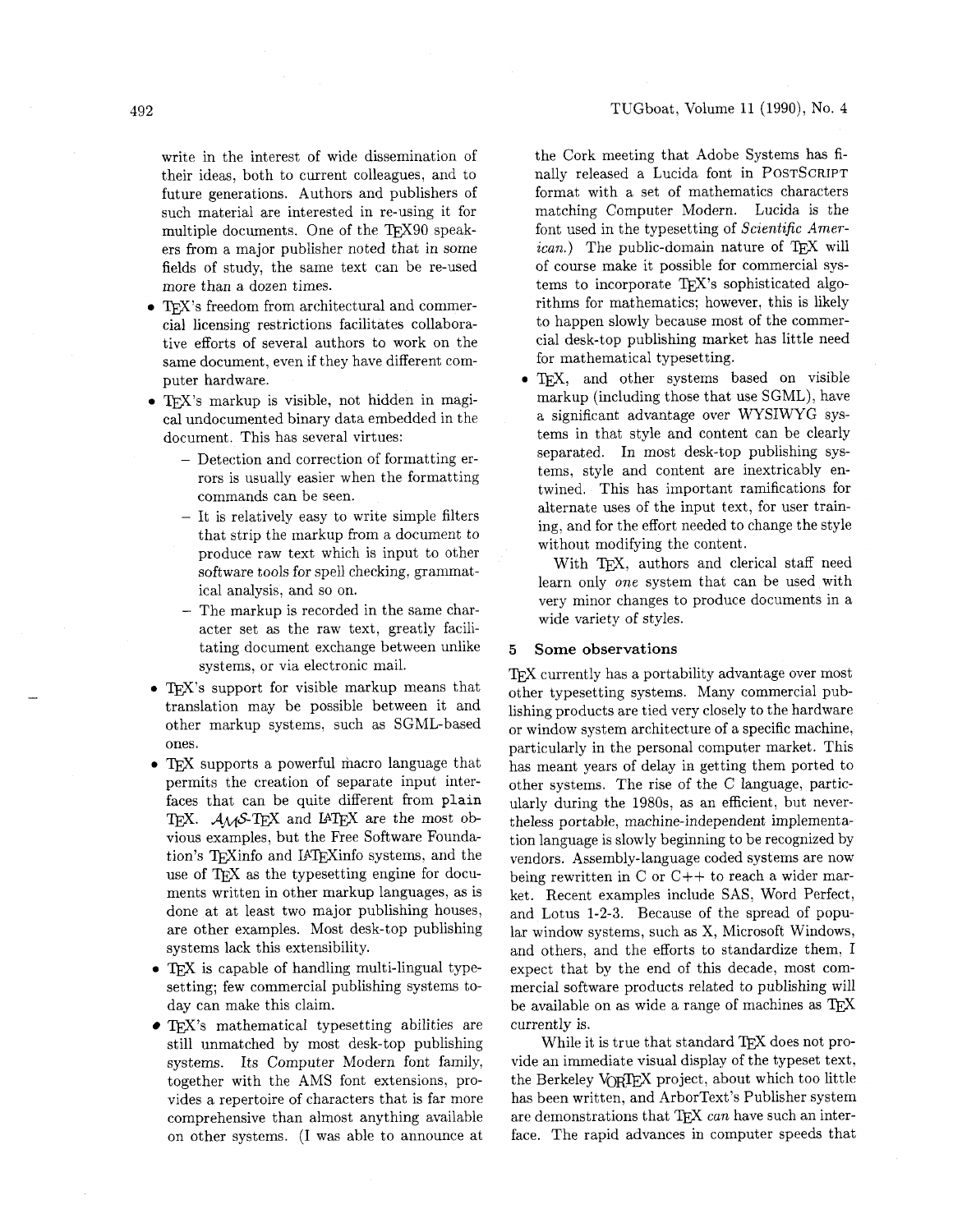have occurred, largely through RISC processor developments, and the volume production economizations possible through sales of millions of personal computers, suggest that we are only a few short years away from instantaneous typeset on-line display.

Few existing systems, including WYSIWYG ones and TFX, are suitable for newspaper publishing, which is characterized by its complicated layout of text and graphics in up to six or eight columns, and daily deadlines that cannot be missed without serious economic impact. I expect that the most printing done in the world today is in newspapers. While most of larger newspapers now use computerbased typesetting, I suspect that their systems are rather specialized for that industry.

### **6 Necessary future developments**

The preceding sections have discussed the relative strengths and weaknesses of TFX versus desk-top publishing systems. I have found in discussions with other TUG members at meetings. and in mail exchanges, that many of us share the view that development of TEX cannot stand still. Donald Knuth has placed understandable restrictions on the use of the names T<sub>E</sub>X, METAFONT, and Computer Modern. Consequently, evolutionary systems arising Consequently, evolutionary systems arising from T<sub>E</sub>X will have to use different names.

I believe strongly that what needs to be done now is for those users of TEX and METAFONT who have pushed the limits of those systems to begin writing down detailed descriptions of just what those limitations are. and to make well thought-out suggestions about the directions that future work ought to take.

I made a start last year on the relation of TFX and graphics in [3].

Frank Mittelbach gave a wonderfully incisive exposition on the future of TEX at the College Station TUG'90 meeting [12], and followed that at the Cork  $T_{F}X'$ 90 conference with a fine presentation of work done together with Reinhard Wonneberger on the future of BIBTFX  $[14]$ .

Michael Vulis has shown with an actual implementation [13] how scalable fonts tightly integrated into a TFX-like system can offer new and interesting capabilities. To those who would quibble with his incorporation of the name TEX, I would observe that  $VTFX$  is a superset of TFX, and with a special command-line argument, it will disable all extensions and perform exactly like TFX; nevertheless, it would be advisable to adhere to the Grand Wizard's wishes, and change the name.

John Hobby presented some very promising work at the Stanford TUG'89 meeting on extensions of METAFONT for generation of POSTSCRIPT output [8]. and related work by Shimon Yanai and Daniel Berry should soon appear in TUGboat.

*We need more such articles!* Please, if you can contribute new ideas, and I know from personal contacts that many of you can, write them down (or even up) for publication in TUGboat or other journals in the field.

Only when we have a solid base of written contributions from the TEX experts will it be possible for some future researcher to have a reliable starting point for the design of the evolution of  $T_{F}X$  to the next generation of typesetting system, and that person will have the added challenge of finding new names!

Let us hope that a major design goal of such an effort will be the maintenance of compatibility with existing T<sub>F</sub>X and METAFONT input, so that the substantial, and growing, base of existing TEX and METAFONT material will continue to be processable, with exactly the same results, by the next generation of computer-based typesetting systems. I believe that this would be far preferable to having separate, but mutually incompatible. systems that must try to coexist peacefully.

Incompatibility may eventually become necessary. By the time that  $TFX$ 's grandchildren are born, it may be that they will bear little resemblance to their ancestor. We can only hope that use of T<sub>F</sub>X will have become so commercially important that translators of TFX documents to the new generation systems will be developed. An analogy can be found in programming languages: Fortran is a distant ancestor of the Algol family of languages. including Pascal, C, C++, and Ada. An enormous body of important Fortran code exists that cannot possibly be rewritten by hand; public-domain and commercial translators have been developed to convert Fortran code to some of these languages.

While the design of  $T_F X$ 's children is underway, we need to get all TFX systems upgraded to the final versions that Donald Knuth has provided, and we need to agree upon a standard 8-bit TEX font encoding that will permit the exchange of documents that make use of the new features of TEX 3.0. As I noted in my President's message in this issue, this second problem should soon be solved.

### **References**

[1] Elizabeth Barnhart.  $Tr[X]$  in the commercial environment - multi-column output.  $TUGboat$ , 8(2):185, July 1987.